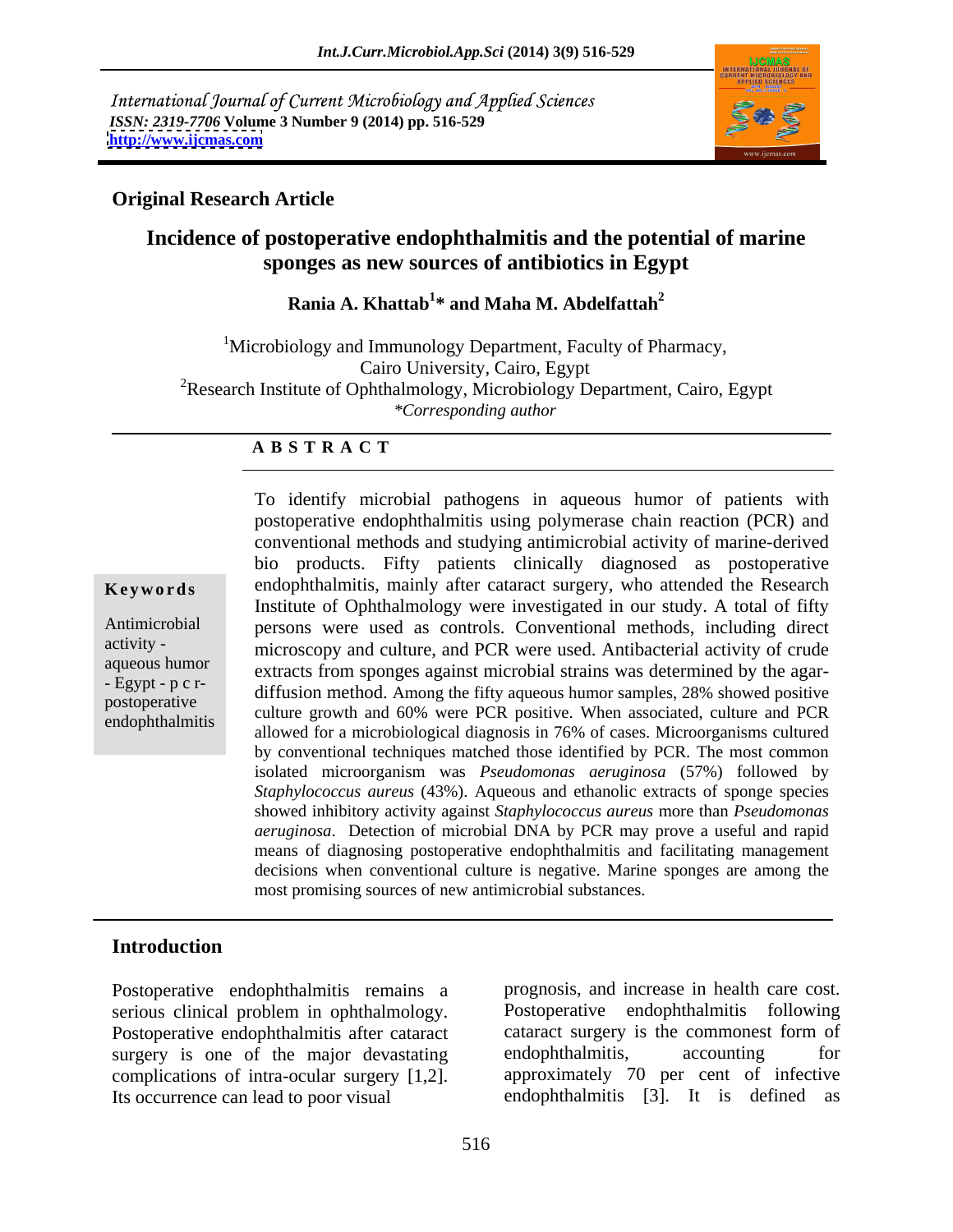intraocular inflammation caused by an important strategy for the establishment of infective process following intraocular alternative therapies in difficult handling surgery, where the full thickness of the infections [9]. Sponges of the Red Sea offer cornea and / or sclera has been breached. a potential for production of novel drugs and This definition excludes patients with prototypes. The genus *Negombata* (class penetrating eye injury. The source of Demospon-giae, order Poecilosclerida, infection following intraocular surgery family Podospongiidae) is a type of sponges include lids, adnexa, ocular tear film, abundant in the Red Sea. This sponge respiratory and skin flora of the surgeons and assistants, surgical instruments documented antitumor activity in addition to including irrigating solutions and operating room air [4]. Acute-onset postoperative genus *Negombata* is represented in the Red endophthalmitis (AOPE) occurs most Sea by two species, namely *Negombata*  frequently after cataract surgery, the most common intraocular procedure, with an *magnifica*) and *Negombata corticata* incidence of  $\sim 0.05\%$ . AOPE is more common after secondary intraocular lens implantation (0.20% of cases) and less common after virectomy [5]. Chronic postoperative endophthalmitis (CPE) may present with nonspecific inflammatory signs weeks or months following surgery. The cataract surgery, who attended the Research patient may have mild cells and flare in the list interval of Ophthalmology were anterior chamber, vitreous inflammation, investigated in our study. Control group and/or cystoid macular edema. Frequently, included fifty healthy persons undergoing these entities are responsive to corticosteroid cataract surgery under the same preoperative treatment. *Propioni bacterium acnes* is the most commonly isolated organism in cases of CPE but many other bacteria, mostly with low virulence, have been implicated in the syndrome [6]. The potential of marine organisms as a source of new substances is huge. Marine species comprise  $\mu$  parts: one part stored at  $\mu$  for  $\mu$ approximately half of the total global

Marine sponges (phylum Porifera) are among the most ancient multicellular **Convention**<br>conjuncts (motograph) These sessile filter **techniques** animals (metazoans). These sessile, filter feeding animals are a rich source of novel biologically active metabolites and offer great potential for drug discovery and, in the long term, for treatment of cancer and infectious diseases [8]. The increasing prevalence of multi-resistant bacteria made the search of new antibacterial agents an

Demospon-giae, order Poecilosclerida, produces latrunculins that have well antimicrobial and antiviral effects. The *magnifica* (Keller) (formerly *Latrunculia magnifica)* and *Negombata corticata* (Carter) [10].

### **Materials and Methods**

Fifty patients clinically diagnosed as postoperative endophthalmitis, mainly after Institute of Ophthalmology were circumstances as the patient group.

### **Samples**

biodiversity [7]. another part was used immediately for Aqueous fluid was collected from both groups. The samples were divided in two parts: one part stored at -70°C for polymerase chain reaction (PCR) evaluation, conventional microbiological diagnosis.

### **Conventional microbiological diagnostic techniques**

The specimens were processed on the same day of collection. Direct microscopy was performed on 10% potassium hydroxide (KOH) wet mount and Gram staining under light microscope for detection of bacteria or yeast. Also the samples were inoculated directly onto sheep's blood agar, chocolate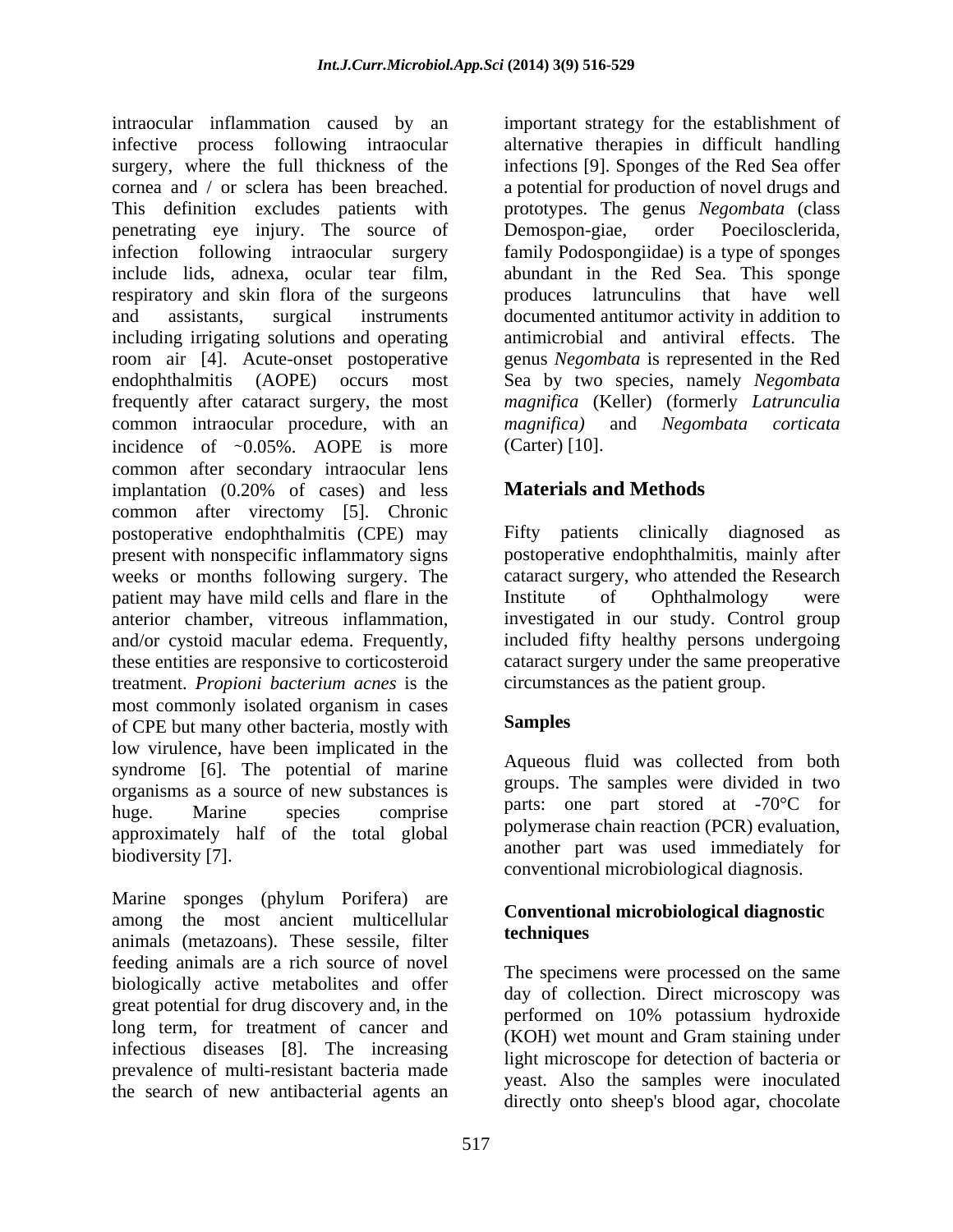agar, Sabouraud dextrose agar (SDA) and *epidermidis*, *Pseudomonas aeruginosa*, Wilikins Chalgren anaerobic agar. Deep Candida spp., Aspergillus spp. and inoculation in brain heart infusion (BHI) Fusarium spp. broth was also done. The inoculated media were incubated at 37°C, examined daily, and discarded after 5 days if no growth was observed. The inoculated Sabouraud were dissolved in 165  $\mu$  dist. water to reach dextrose agar was incubated at 27°C, examined daily and discarded after 14 days if no growth was detected while Wilikins Chalgren anaerobic agar was incubated anaerobically in anaerobic jar at 37°C and examined after 5 days. Following adequate growth of the fungal isolates on Sabouraud dextrose agar, identification was done based on its macroscopic and microscopic features using lactophenol cotton blue stain solution.<br> **PCR** program: If positive bacterial growth was obtained on the different culture media, the standard biochemical tests were performed and further identification was done up to the species levels using the API STAPH and

### **Polymerase Chain Reaction (PCR)** min.

## **Sample collection and DNA extraction**

DNA from all samples was extracted within<br>one month of receipt Briefly DNA was (Staphylococcus aureus, Staphylococcus one month of receipt. Briefly, DNA was extracted from each swab using QIA amp DNA Micro extraction kit from Qiagen according to manufacturer's instructions. <br>CIA shockles we also yeed to harvest the **genotyping** QIA shredder was also used to harvest the lysate.

The primers used in this study, their sequence, product size and references are shown in Table 1. Specificity of the primers was tested using DNA of various strains available in our microbiology and By using Forward primer (9-6) and Reverse immunology laboratory. All the strains used as positive controls were laboratory isolates like *Staphylococcus aureus, Staphylococcus*

*epidermidis, Pseudomonas aeruginosa, Candida* spp., *Aspergillus* spp. and *Fusarium* spp.

#### **Conditions for bacterial universal primer**

16srRNA primers (For. 27-6 and Rev. 28-6) final conc. 50 pmole/ $\mu$ l, product size 241 bp.

### **PCR reaction mix (50 l)**

The mix contained DNA 1 $\mu$ l, tag 0.25 $\mu$ l, primers (pF  $0.5 + pR$  0.5), 5x buffer (GoTaq) Reaction buffer) 10  $\mu$ l, dNTPs 4  $\mu$ l (2 mM) and complete with dist. Water 33.75 µl.

### **PCR program:**

API 20 NE systems.  $55^{\circ}$ C for 10 min., stop reaction at 4  $^{\circ}$ C for 10 Initial denaturation  $96^{\circ}$ C for 3 min.,  $^{\circ}$ C for 3 min., denaturation  $95^{\circ}$ C for 15 sec., both  $^{\circ}$ C for 15 sec., both extension and annealing in one step  $55^{\circ}$ C for 30sec., 40 replication cycles, final extension min.

#### **Conditions for the bacterial species analysed**

(*Staphylococcus aureus, Staphylococcus epidermidis* and *Pseudomonas* spp.)

#### **PCR reaction mix (50 l) for bacterial genotyping**

**DNA amplification SECULE 10. ILLUSTRATE IN ALCOHOLY DNA amplification** The mix contained DNA 4 $\mu$ l, taq 0.5 $\mu$ l, 5x flexi buffer 10 $\mu$ l, dNTPs 1 $\mu$ l (10mM), Mg 7.5 l for *S.aureus* and 6.5 l for *S. epidermidis*  and *pseudomonas*, primers (0.3For +0.3Rev) complete with dist. water.

#### *Staphylococcus aureus*

primer (10-6), product size 477 bp. (9-6 dissolved in 226µl and 10-6 dissolved in  $240 \mu l$  dist. water).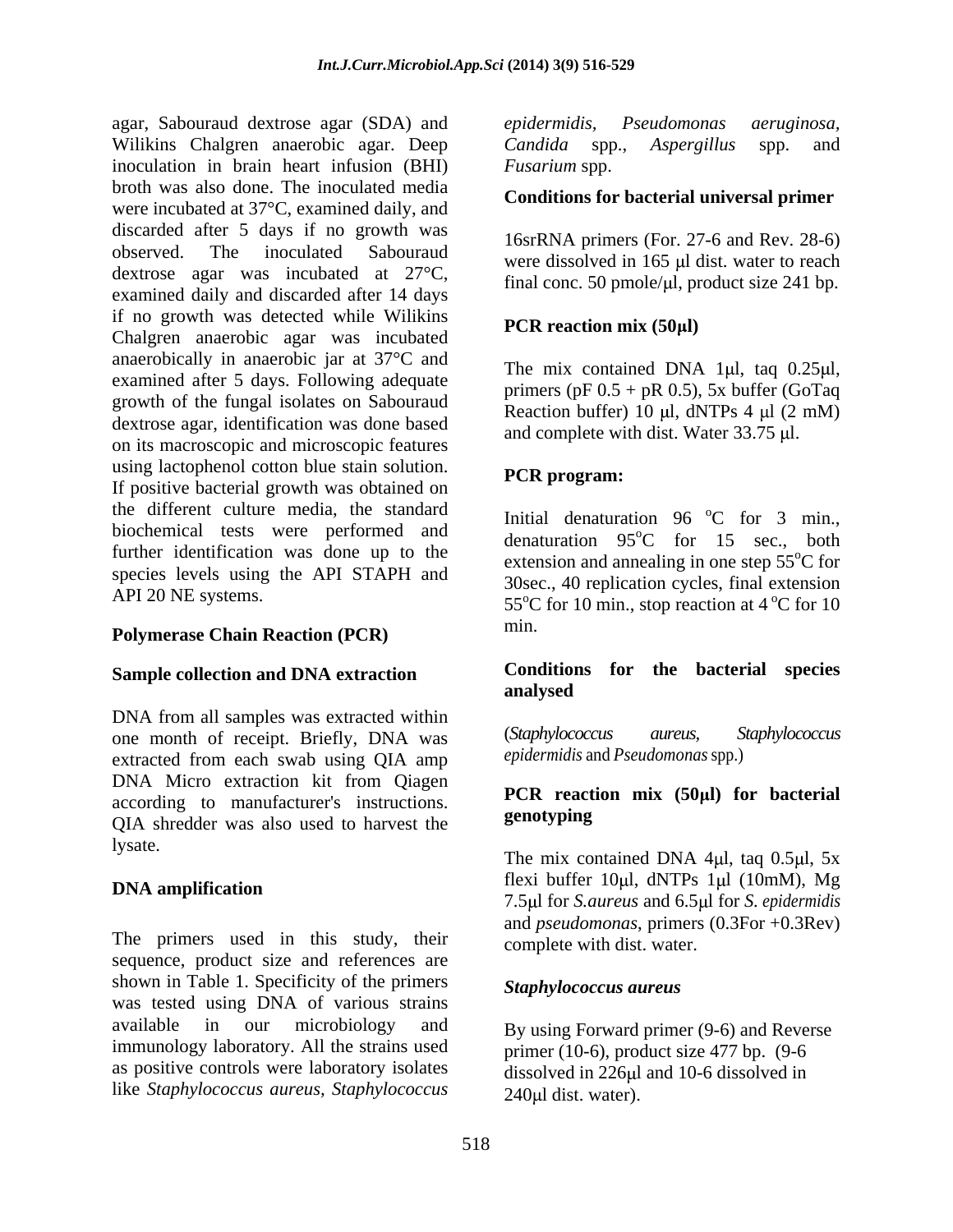Initial denaturation  $95^{\circ}$ C for 5 min., Specimens denaturation at 95<sup>o</sup>C for 10 sec., annealing Negombata were collected by SCUBA  $60^{\circ}$ C for 10 sec., extension  $72^{\circ}$ C for 22 diving at two different locations in the Red sec.45 cycles of replication and final Sea; Ras Mohamed and Safaga, Egypt at a

By using GYR (Gyrase)b For-9 and GyRb

 $72^{\circ}$ C for 1min., 40 cycles of replication and were stored in  $70\%$  ethanol for final extension at  $72^{\circ}$ C for 2 min. morphological characterization and

### *Pseudomonas* **spp.**

product size 618 bp**.** (21-6 dissolved in 185 ul and 22-6 dissolved in 205 ul dist.

Initial denaturation 95 C for 2 min., denaturation 94 $^{\circ}$ C for 20 sec., annealing at  $^{\circ}$ C.  $51^{\circ}$ C for 20 sec., extension at 72 $^{\circ}$ C for 40  $\rm{^{\circ}C}$  for 40 sec., 40 replication cycles and final **Taxonomical classification** extension at  $72^{\circ}$ C for 1 min.

- gel for medium product size (>400 bp) and 2% agarose for small products size (<250 bp), samples run with 100pb
- Small gels (50 ml) run on 100:120 V, large gels (100ml) run on  $\approx$ 150 V.

### **PCR program Sponge collection and sample processing**

<sup>o</sup>C for 5 min., Specimens of the Red Sea sponge extension 72<sup>o</sup>C for 5 min. Water depth of 10 m. *Negombata magnifica Staphylococcus epidermidis Negombata corticata* was collected from of the Red Sea sponge was collected from Ras Mohammed while Safaga. **Safaga**.

Rev-9 primers, product size 251 bp. (GYRb Sponge samples were cut with a dive knife For-9 dissolved in 188µl and GYRb Rev-9 while wearing latex gloves and individual dissolved 185µl dist. water). pieces were put into separate plastic sample **PCR program** surface, maintained at ambient sea water Initial denaturation 95<sup>o</sup>C for 5 min., processing. A section of the sponges denaturation step at  $94^{\circ}$ C for 30 sec., specimens was frozen on dry ice and stored annealing  $55^{\circ}$ C for 30 sec., extension at at  $-70^{\circ}$ C. Fragments of collected specimens collection bags. Samples were brought to the temperature, and transported to the lab for were stored in 70% ethanol for morphological characterization and taxonomic classification.

By using For. 21-6 and Rev. 22-6 primers, processed as follows: 5–10 g of sponge water). **Example 20** ach at a final concentration of **PCR program** and ethanolic extract were centrifuged at  $^{\circ}$ C for 20 sec., annealing at  $^{\circ}$ C. After collection, the specimens were tissue was macerated in sterile distilled water or ethanol to obtain crude extract of each at a final concentration of approximately 1.0 g/ml. Aqueous extract 5000 x g for 5 min and the supernatant were filtered (Millipore 0.22 mm) and stored at 4  $\mathrm{C}$ .

#### **Taxonomical classification**

PCR product was run on 1.5% agarose The collected samples of the sponge ladder. University in Cairo. The identification of Electrophoresis voltage range from *Negombata* species is based on morphology 100:200 v, depend on the size of the gel. and microscopical examination of The collected samples of the sponge material were morphologically identified and taxonomically classified at the Marine Biology Department, El Gouna, American *Negombata* species is based on morphology and microscopical examination of megascleres of spicules.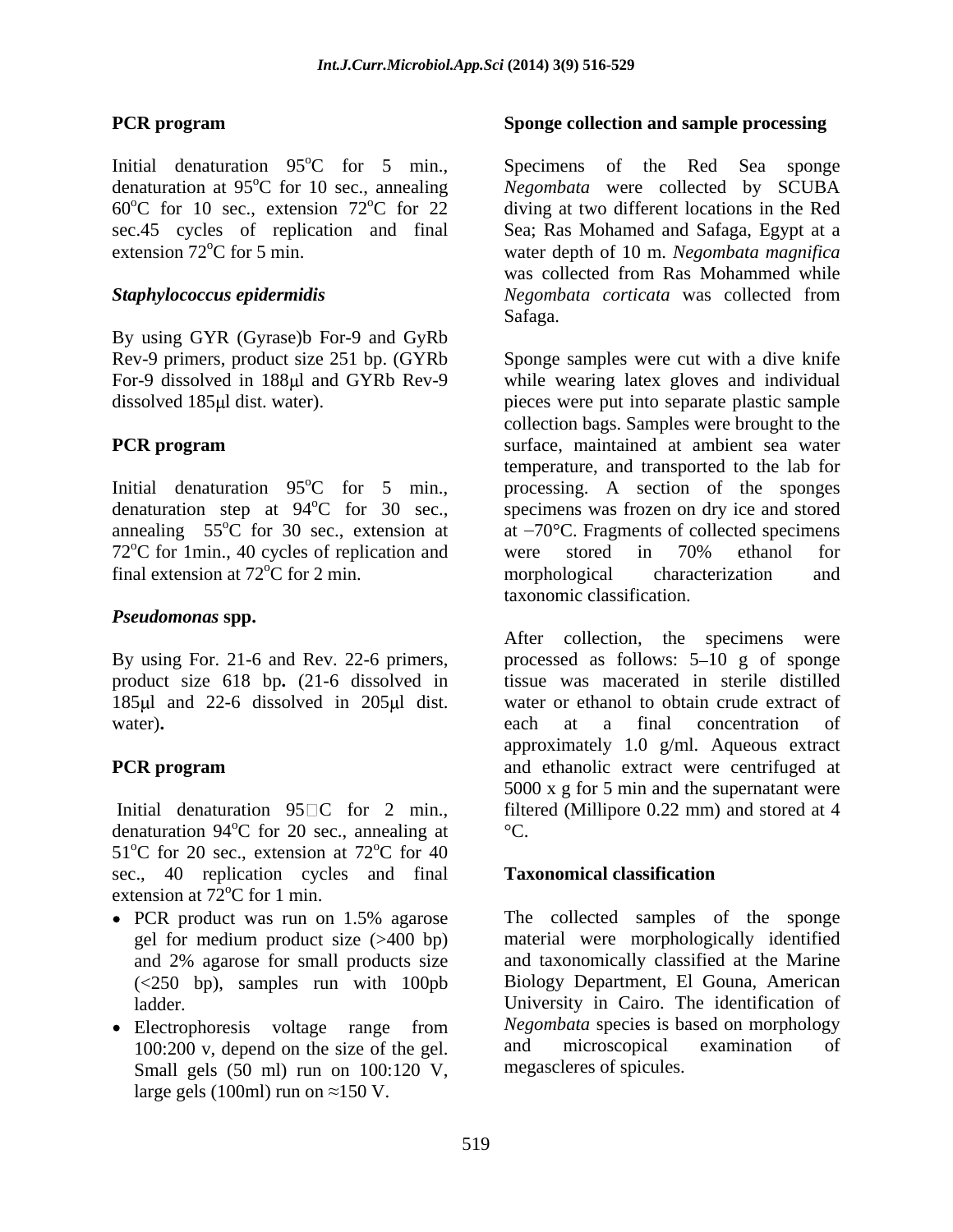Antibacterial activity of crude extracts from **Polymerase chain reaction and culture** sponges against tested strains was **results** determined by the agar-diffusion method as spotted on BHI agar. The test organisms over the plates, which were subsequently zones around the spotted material were microbiological diagnosis in 76% (38) of

The protocol for sample collection was in *aeruginosa* and 12 (40%) were accordance with the routine work conducted Staphylococcus aureus. Results are in the Research Institute of Ophthalmology pertaining to the conventional preoperative preparations for any cataract surgery patient **Antibacterial activity of sponge extract** admitted for operation.

were positive for direct microscopy by Gram stain and 14 (28%) were positive by culture. All 14 positive culture cases were also positive by direct microscopy. The predominant organisms detected in the 24 Inhib positive direct microscopy patient samples were *Pseudomonas aeruginosa* in 14 patients and *Staphylococcus aureus* in 10 patients; while in the 14 positive culture incidence following cataract surgery of<br>patients. Bsaudomonas agrueinosa, was between 0.07% and 0.3% [16, 17], is among patients, *Pseudomonas aeruginosa* was isolated from 8 patients and *Staphylococcus aureus* isolated from 6 patients. Consequently, all 14 positive culture and direct microscopy patients had conventional culture techniques, coagulase-*Pseudomonas aeruginosa* and *Staphylococcus aureus* in 8 and 6 patients

Assay for antibacterial activity respectively. Results are shown in table 2.

# **results**

described by Marinho *et al*. (2010) [15]. Among the fifty patient samples, 14 (28%) Briefly, 20 µl of the crude extracts were showed positive growth in culture (all were previously grown in BHI medium at 37  $PCR$ . Out of the 14 positive culture cases, 8 °C for 18 h. Approximately 10<sup>5</sup> cells were also positive by PCR and the cells were were also positive by PCR and the suspended in 4 ml BHI soft agar and poured remaining 6 cases were PCR negative. incubated at 37 °C. After 18 h, the inhibition aqueous humor samples allowed for a observed. Inhibition zones >8 mm were considered indicative of inhibitory activity conventional techniques matched those [15]. identified by PCR. Among the 30 PCR bacterial); and 30 (60%) were positive by PCR. Out of the 14 positive culture cases, 8 When associated, culture and PCR of microbiological diagnosis in 76% (38) of cases. Microorganisms cultured by positive cases, 18 (60%) were *Pseudomonas aeruginosa* and 12 (40%) were *Staphylococcus aureus*. Results are presented in table 3, and figures 1 & 2.

**Results and Discussion** aqueous and ethanolic extracts of sponge **Culture and smear results** inhibitory activity against *Staphylococcus*  Among the fifty patient samples, 24 (48%) where all 6 (43%) Staphylococcus aureus The results of initial screening using species showed that they possessed *aureus* more than *Pseudomonas aeruginosa*, where all <sup>6</sup> (43%) *Staphylococcus aureus* culture positive samples were sensitive to the extracts, while only 4 (29%) of 8 *Pseudomonas aeruginosa* culture positive samples were sensitive to the extracts. Inhibition zones varied between 8 and 25 mm.

> Bacterial endophthalmitis, with an estimated incidence following cataract surgery of between 0.07% and 0.3% [16, 17], is among the most feared complications of intraocular surgery and may result in severe vision loss [16, 18, 19, 20]. In studies based on conventional culture techniques, coagulase negative *staphylococci* (CNS) (e.g., *Staphylococcus epidermidis*) account for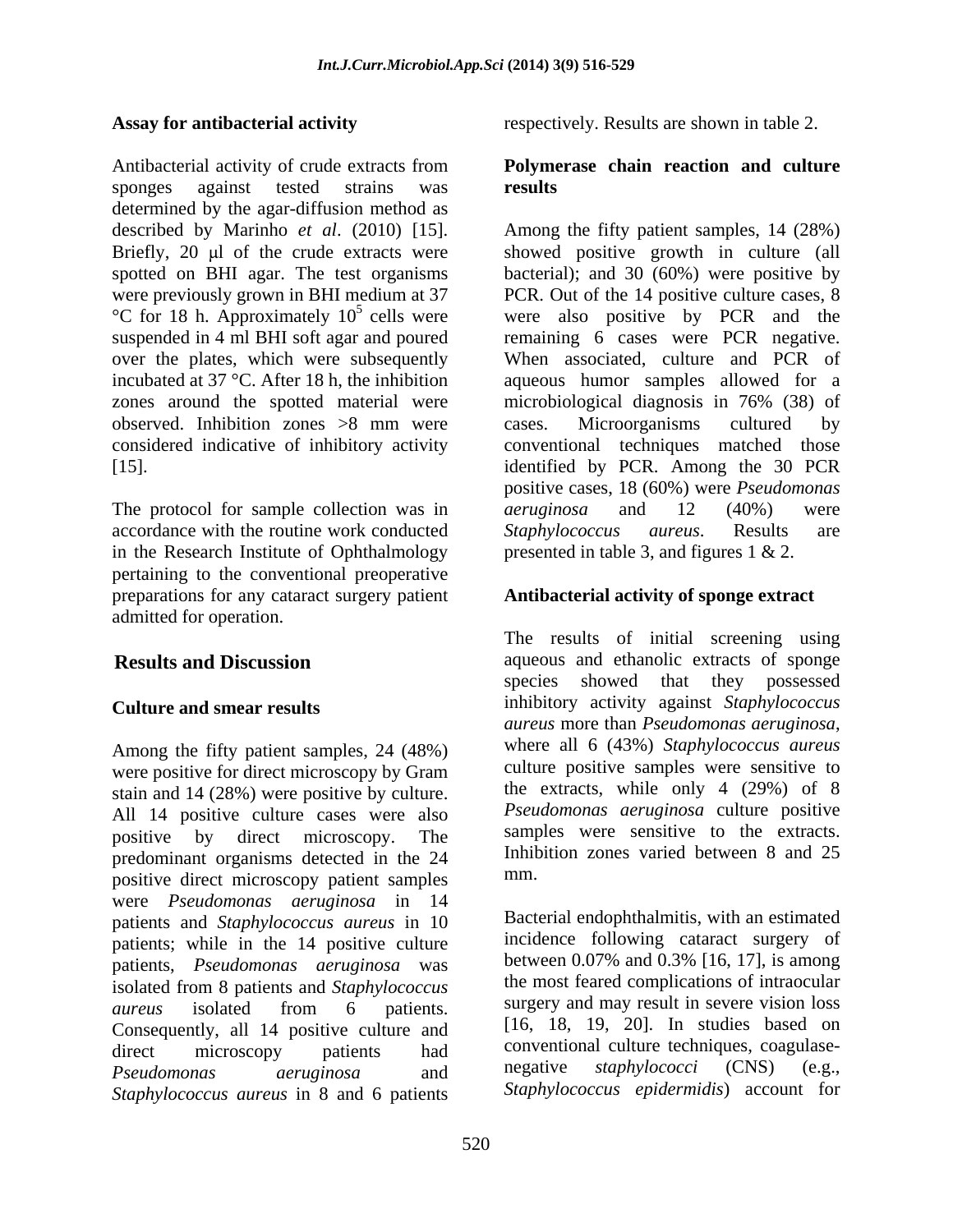nearly 60% of all cases, and *Staphylococcus* extremely sensitive technique able to detect *aureus* accounts for another 20% of the single copies of pathogen DNA in complex total. While in our study, *Staphylococcus* mixtures. PCR has been successfully applied *aureus* accounts for 12% of the total 50 to the diagnosis of many ocular conditions

*Pseudomonas aeruginosa* is a leading fungi suggests this technique may have pathogen amongst the Gram-negative utility for diagnosis of endophthalmitis. bacteria causing endophthalmitis. *Pseudomonas aeruginosa* endophthalmitis is [21]. Although *Pseudomonas aeruginosa* endophthalmitis can occur secondary to *aeruginosa* and ten (42%) were implantation of contaminated lenses [23- *aeruginosa* (57%) followed by

Direct microscopy by Gram stain provides a rapid diagnosis for bacterial endophthalmitis though it is less sensitive. Microbial culture remains the gold standard in the diagnosis Sensitivity of the PCR described in this include small volume of sample, less Besides, PCR for diagnosis of greater tendency of the organisms to be loculated rather than evenly distributed. This comparable to conventional methods.

The PCR is a powerful technique for amplifying infinite quantities of nucleic

patients. [31]. The availability of DNA primer sets that effectively recognize all bacteria or all

a well described syndrome characterized by samples, 24 (48%) were positive for direct rapid progression and poor visual prognosis microscopy by Gram stain, where fourteen penetrating ocular trauma, perforating *Staphylococcus aureus*. In this study, from corneal ulcer or septicaemia, it is noted quite the fifty patient aqueous humor samples, 14 frequently following ocular surgery [21, 22]. (28%) showed positive growth in culture (all Outbreaks of post-operative endophthalmitis bacterial) and 30 (60%) were polymerase due to *Pseudomonas aeruginosa* were chain reaction positive. When associated, reported in the past, in which the source of culture and PCR of aqueous humor samples infection could be traced to the use of allowed for a microbiological diagnosis in irrigating saline, intra-operative use of 76% (38) of cases. The most common contaminated ophthalmic solutions or to the isolated microorganism was *Pseudomonas*  26]. *Staphylococcus aureus* (43%). Among the In our study, among the fifty patient samples (58%) were *Pseudomonas aeruginosa* and ten (42%) were *aeruginosa* (57%) followed by 30 PCR positive cases, 18 (60%) were *Pseudomonas aeruginosa* and 12 (40%) were *Staphylococcus aureus*.

but it takes longer time due to slow growing study was higher compared to conventional nature of the organism and should be techniques. The increased sensitivity of PCR carefully examined. The possible reasons for over conventional techniques was reported low sensitivity in conventional methods by other studies, as well [32, 33, 34]. organism load in the ocular specimen and a endophthalmitis was rapid in comparison to prompted us to evaluate PCR technique in Polymerase chain reaction results in this diagnosis of postoperative endophthalmitis. study seemed quite promising. However, the Species-specific primers were used for disparity between culture and PCR results amplification of DNA [27, 28, 29, 30]. may be explained by the fact that the culture acids for further analysis. PCR is an can theoretically be positive even if only a Sensitivity of the PCR described in this Besides, PCR for diagnosis of culture method but the cost is expensive comparable to conventional positivity requires viable organisms, whereas a PCR-based test can detect both viable and nonviable organisms. PCR test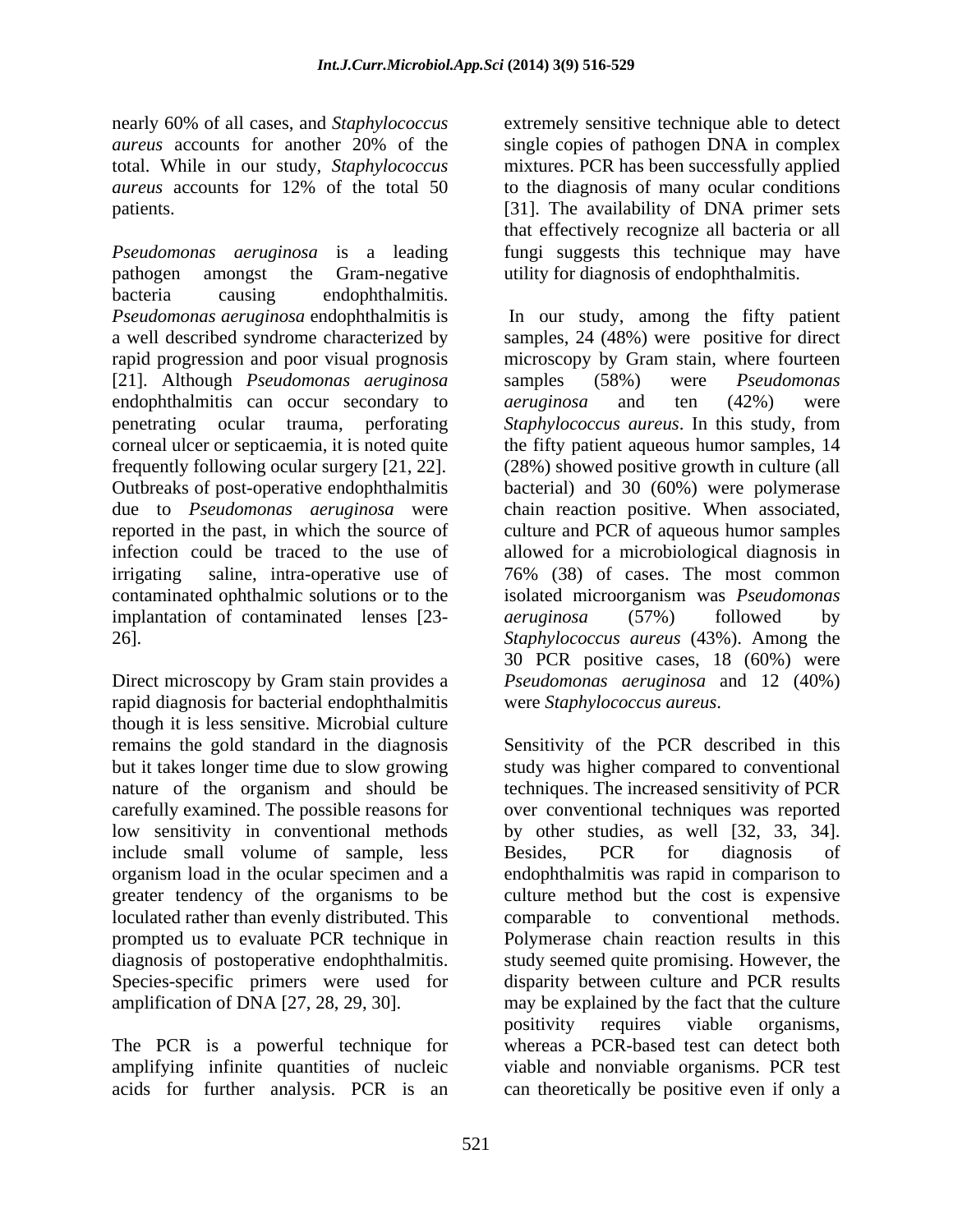single copy of target DNA is present. The high positivity of PCR in already treated lab, personell with experience and

used by us yielded results in 4 to 8 hours, depending on the number of cycles repeated. This is a major advantage of the technique,<br>
especially when compared to culture where<br>  $\frac{1}{2}$  momising sources of new antimicrobial

attributed to PCR due to its rapidity and fungi, the technique has various reported complexities and drawbacks, as evidenced from our study as well. Some of the limitations are logistic and some technical. psammaplin A, as reported by Laport *et al.* optimization, apart from the difficulty in differentiating between active and latent Moreover, the DNA sequence has to be known in advance, and the high sensitivity imperative. It would seem logic that the from a hospital. These were the chosen over the various limitation of culture. Yet one cannot totally ignore the roll of sponge Arenosclera brasiliensis. culture which represents a 100% The most prominent sponges in the Red Sea confirmatory result if positive and the direct that grow exposed are *Negombata* sponges means of reaching an accurate diagnosis and [41]. Genus *Negombata* is represented by the initiation of the proper treatment. On the four species, *N. magnifica*, *N. corticata*, *N*.

cases in comparison to culture, reiterates the standardization, not to mention the cost difficulty in getting a positive culture from when compared to culture, yet all these noviable organisms in the sample. factors when weighed against the time factor In another study, Anand *et al.* [32] needed to reach a rapid diagnosis for the prompt start of therapy that could save a highlighted the benefit of time factor in patient's eye from visual loss as in the diagnosing fungal endophthalmitis. patients of our study, would fairly favour the Although their PCR assay produced results PCR technique. Thus it would seem in 8 hours, culture confirmation took almost inevitable to be relied upon in critical 10 days. Our study was thus very much conditions of the patients, where a rapid similar to theirs because the PCR method diagnosis and prompt treatment would be a procedure which requires a well equipped lab, personell with experience and needed to reach a rapid diagnosis for the prompt start of therapy that could save a patients of our study, would fairly favour the PCR technique. Thus it would seem visual loss saving measure [35, 36].

especially when compared to culture where promising sources of new antimicrobial it took at least 5 to 7 days for a positive substances [37]. When screening marine growth in our setup.<br>
growth in our setup.<br>
Although various advantages have been of active substances with the isolation of a<br>
discreption of active substances with the isolation of a widespread applicability to bacteria and 39], which are still under experimental Among them is the difficulty in [37]. Marine sponges are among the most sponges for their antimicrobial activity, this revealed the characterization of a wide range of active substances with the isolation of a vast number of antibiotic compounds [38, investigation. Antibacterial activity substances isolated from marine sponges were characterized as manzamine A and psammaplin A, as reported by Laport *et al*. [37].

infections, viable, and nonviable cells. abuse, known in developed countries, it has could lead to false-positive results. to the natural products that are derived from Presently, with the everyday discovery and marine organisms. In a study conducted by updating of novel lab techniques, the need Torres *et al*. [38] and Seleghim *et al*. [40] for widening the limitations of the they reported the isolation of substances conventional gold standard-culture is active against antibiotic resistant bacteria PCR method would be the most ideal to be Arenosclerins A-C and haliclonacyclamine Due to the increasing practice of antibiotic become important to deviate our research from the conventional chemical antibiotics from a hospital. These were the E which were isolated from the Brazilian

other hand, although PCR technique is a *kenyensisanda* and a new undescribedsponge *Arenosclera brasiliensis*. The most prominent sponges in the Red Sea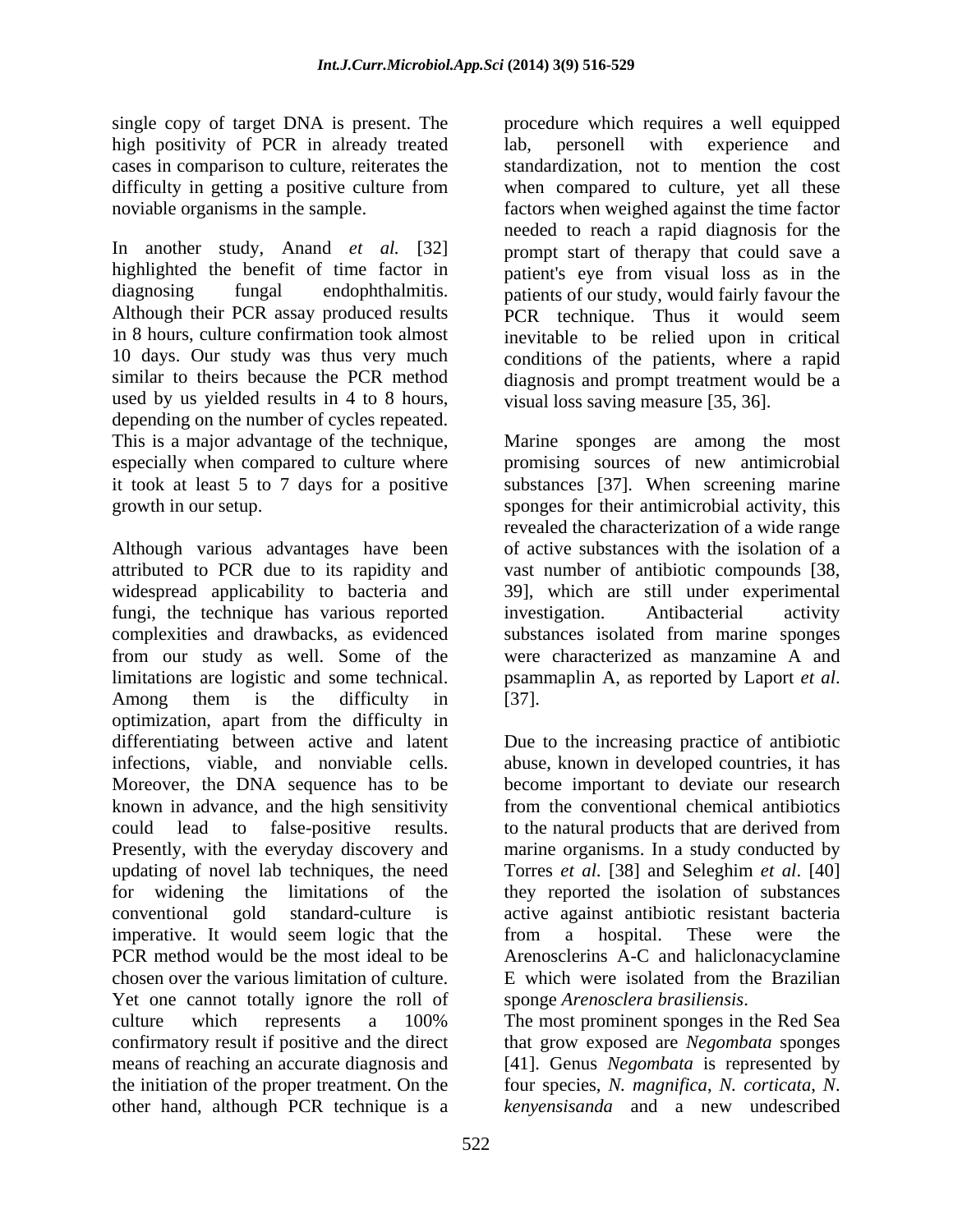species from Indonesia. The three described In our study we attempted to investigate the macrocycles [44]. Experiments performed *in* force development in muscles, the *aureus* more than *Pseudomonas aeruginosa*, microfilament-mediated processes of where all 6 (43%) Staphylococcus aureus raised interest in the potential use of the discovery and development of novel Staphylococcus aureus (MRSA).

latrunculins A and B, but in different concentrations. *N*. *magnifica* collected from Ras Mohamed produced the highest Future investigation for the study of the concentration of latrunculin A. Whereas *N*. active fraction of the compound substances *magnifica* collected from Safaga produced and determination of the amount needed to the highest concentration of latrunculin B. induce bacterial growth inhibition, would be Moreover, a comparison of latrunculin of great value for the treatment of infections concentrations in the summer and winter due to multi resistant bacteria especially post indicated that latrunculin concentrations were generally higher in the winter than in summer  $[51]$ .

species have a brilliant orange-red antibacterial activity of crude extracts of coloration and a digitate or leafy gross marine sponges from the Red Sea in Egypt morphology. The two species present in the against two common antibiotic resistant Red Sea are *N. magnifica* and *N. corticata* bacteria isolated from postoperative [42]. *Negombata* sponge was shown to endophthalmitis patients, namely produce potent cytotoxic macrolides called *Staphylococcus aureus* and *Pseudomonas*  latrunculins (e.g. latrunculins A and B) in *aeruginosa*. In this study, both species of addition to other cytotoxic compounds [43]. sponge showed antibacterial activity. We Latrunculin B differs from latrunculin A in revealed that initial screening using aqueous containing 14 versus 16 membered and ethanolic crude extracts of the 2 sponge *vitro* revealed that latrunculins could inhibit inhibitory activity against *Staphylococcus*  meiosis [45], fertilization, and early culture positive samples were sensitive to development [46] and even affect protein the extracts while only 4 (29%) of 8 kinase C signaling [47]. Latrunculin A has *Pseudomonas aeruginosa* culture positive been found to disrupt the actin cytoskeleton, samples were sensitive to the extracts. This leading to deterioration of microfilament showed that both sponge species extracts bundles, loosening of cell-cell attachment, showed more antibacterial activity for gram and cell retraction [48]. These results have positive cocci than gram negative bacilli, latrunculins as growth inhibitors of some known multi resistant bacteria in hospitals tumor cell lines, and therefore, the leading to nosocomial infections (Hospital possibility for them to serve as prototypes in acquired infections) e.g. methicillin-resistant antitumor agents [49]. Postoperative endophthalmitis would be the Moreover, latrunculins are patented as pathogen, thus necessitating the need for possible antiglaucoma leads. They were new natural antibacterial products for reported to decrease intraocular pressure and treating this serious situation. Although our increase outflow facility without corneal study is considered an initial screening for effects in monkeys [50]. *Negombata* antibacterial activity of crude extracts of magnifica samples from different locations marine sponge, yet it revealed promising (Ras Mohamed and Safaga) produced both inhibitory effect against *Staphylococcus* bacteria isolated from postoperative endophthalmitis patients, namely species showed that they possessed *aureus* more than *Pseudomonas aeruginosa*, where all <sup>6</sup> (43%) *Staphylococcus aureus* Staphylococcus aureus is a well *Staphylococcus aureus* (MRSA). end result of this antibiotic resistant *aureus* isolated from a hospital.

operatively.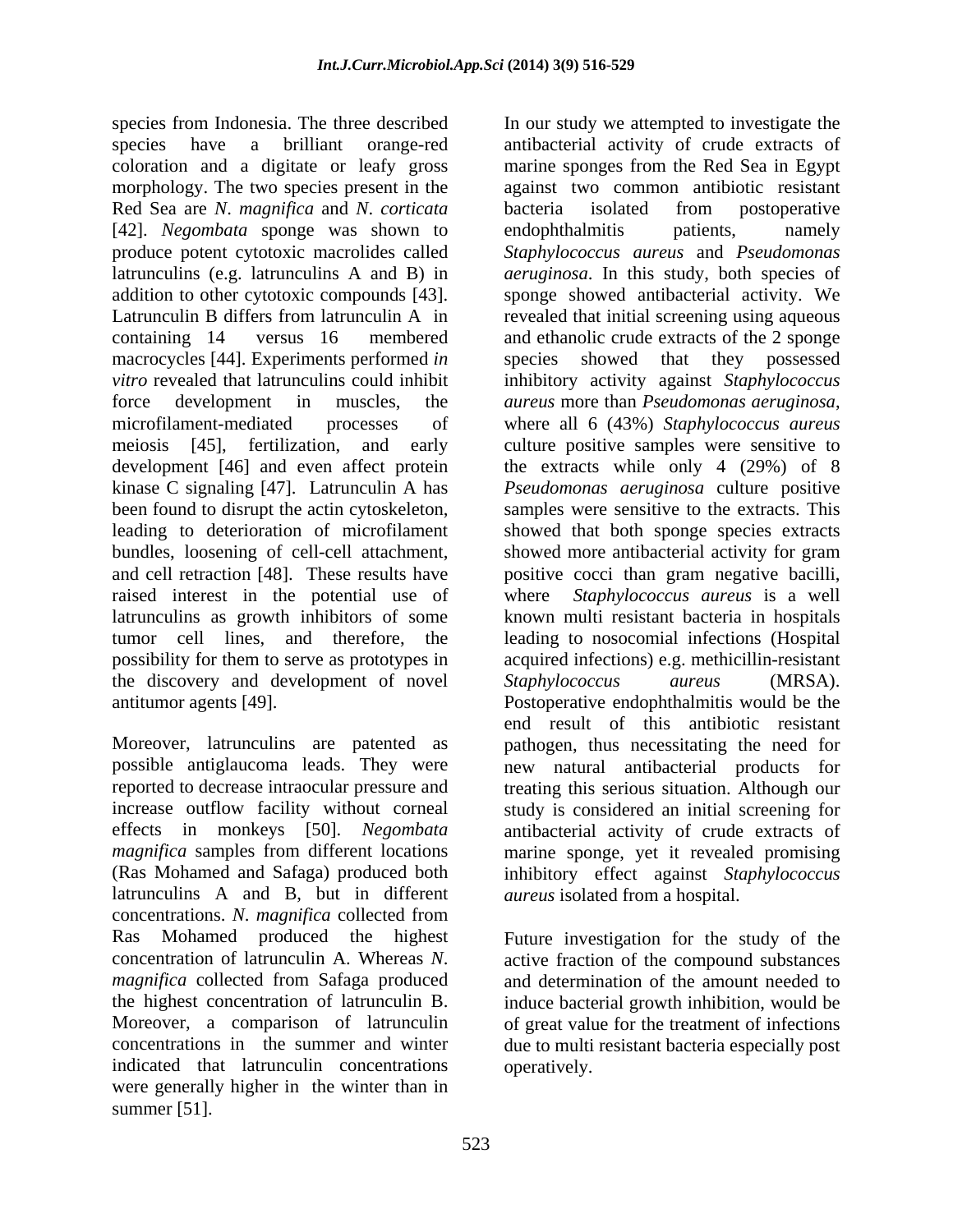- Polymerase chain reaction detection of  $\qquad$  - Red Sea sponges offer a potential for microbial DNA in aqueous humor samples production of novel drugs and prototypes. diagnosing postoperative endophthalmitis and facilitating management decisions when

conventional culture because when used with aqueous humor samples only, the association of both techniques allowed for a

may prove a rapid and useful means of - Marine sponges are among the most promising sources of new antimicrobial substances.

conventional bacterial culture is negative.<br>
- Screenings of marine sponges for<br>
- Polymerase chain reaction based characterization of a wide range of active technology was a useful adjunct to compounds, including some promising microbiological diagnosis in 76% of cases of for treatment of infections caused by - Polymerase chain reaction detection of - Red Sea sponges offer a potential for microbial DNA in aqueous humor samples are among the most diagnosing postoperative endophthalmitis and facilitating management decisions when Screenings of marine sponges for antibacterial activity led to the isolation and characterization of a wide range of active therapeutic leads. Further studies are needed to know the concentration of the active substance with the aim to use it in the future multiresistant bacteria.

|                               |                                                                 | <b>Product</b><br>Size |                   |
|-------------------------------|-----------------------------------------------------------------|------------------------|-------------------|
| <b>Microorganisms</b>         | <b>Primer Sequence</b>                                          |                        | <b>References</b> |
|                               |                                                                 | (bp)                   |                   |
|                               |                                                                 |                        | Samadi et al.     |
|                               | F OR 27 – 6: GGA GGA AGG TGG GGA TGA (                          |                        |                   |
|                               | Universal primer for $REV 28-6$ : ATG GTG TGA CGG GCG           | $ 241$ bp              |                   |
|                               | <b>GTGTG</b>                                                    |                        | $[11]$            |
|                               |                                                                 |                        |                   |
|                               |                                                                 |                        | Sakai et al.      |
| $\vert$ Staphylococcus aureus | F OR 9-6: CAA TGC CAC AAA CTC G                                 | $ 477$ bp              | $[12]$            |
|                               | REV 10-6: GCT TCA GCG TAG TCT A                                 |                        |                   |
|                               |                                                                 |                        |                   |
|                               | GYRB FOR. - 9: CAG CAT TAG ACG TTT CAA                          |                        | Yamada et al.     |
| Staphylococcus<br>epidermidis |                                                                 | 251bp                  | $[13]$            |
|                               | GYRB REv. -9: CCA ATA CCC GTA                                   |                        |                   |
|                               | <b>CCA AAT GC</b>                                               |                        |                   |
|                               | FOR 21-6: GAC GGG TGA GTA AT                                    |                        |                   |
|                               | <b>G</b> CCTA                                                   |                        | Theodore et al.   |
| Pseudomonas spp.              |                                                                 | $ 618$ bp              |                   |
|                               | REV 22-6: CAC TGG TGT TCC TTC CTA                               |                        | $[14]$            |
|                               |                                                                 |                        |                   |
|                               | FOR= forward<br>$REV = reverse$<br>$GYR = Gyrase$ bp= base pair |                        |                   |

#### **Table.1** Sequences of primer sets used.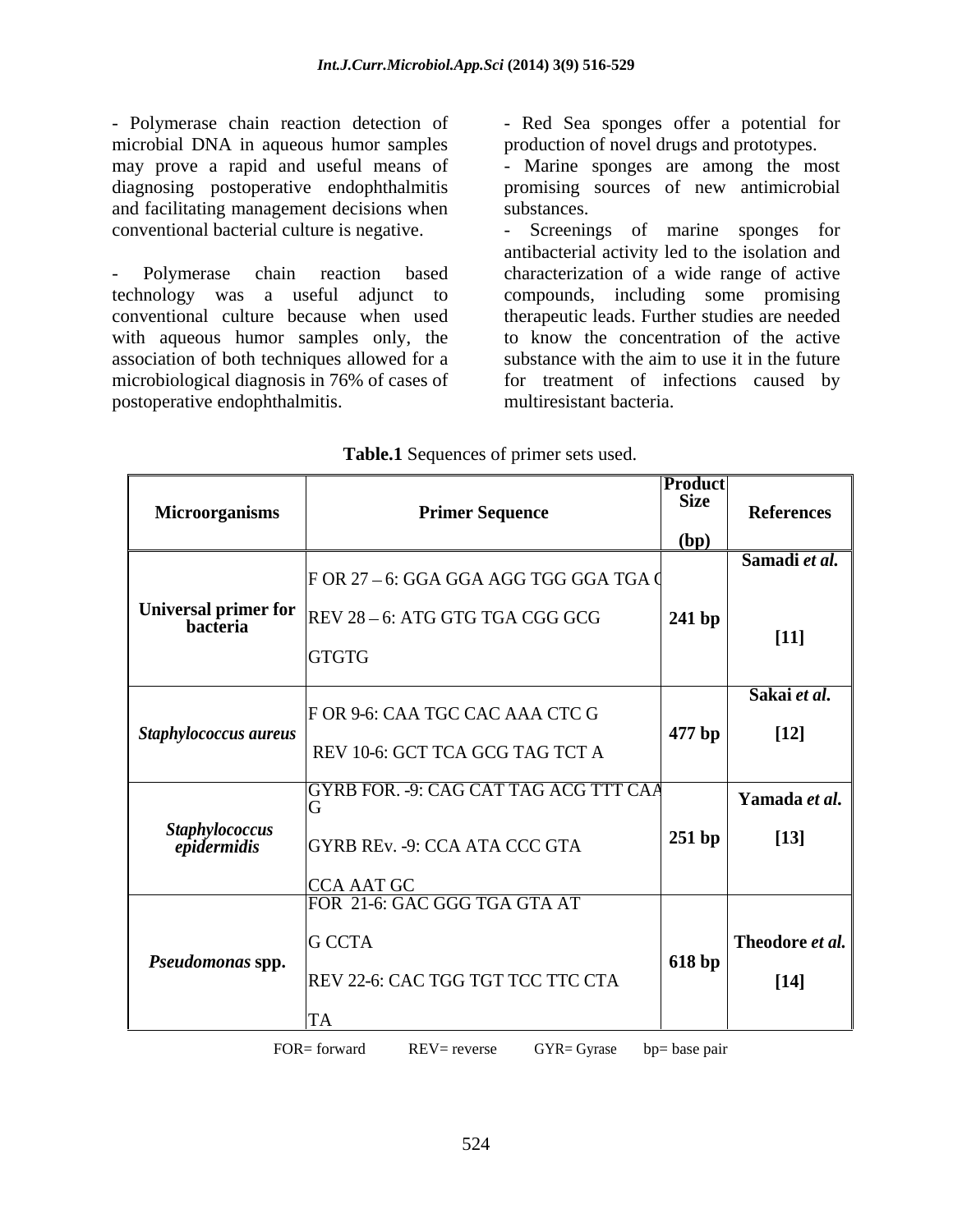| Total no. of  | Direct smear positive                    | <b>Culture positive</b>             | <b>Both culture and direct</b>                                |
|---------------|------------------------------------------|-------------------------------------|---------------------------------------------------------------|
| cases         | (Gram stain) $(\frac{9}{6})$             | (0)                                 | smear positive $(\% )$                                        |
| $\sim$ $\sim$ | 24 (48%)                                 | 14 (28%)                            | 14 (28%)                                                      |
|               | $(14 \text{ Ps.} \text{ aeruginosa}$ and | $(8 \text{Ps.} \text{ aeruginosa})$ | $(8 \text{Ps.} \text{ aeruginosa} \text{ and } 6 \text{ S.})$ |
|               | 10 S. aureus)                            | and 6 S. <i>aureus</i> )            | <i>aureus</i> )                                               |

**Table.2** Culture and smear results.

**Fig.1** Agarose gel electrophoresis of PCR products using *Pseudomonas* genus specific primer. Lane 1: marker. Lane 8: positive control. Lane 9: negative control. Lane 6: negative sample. Positive PCR results are seen in lanes 2, 3, 4, 5 and 7. Product size 618 bp. + C = positive control, -C = negative control, M= marker.



**Fig.2** Agarose gel electrophoresis of PCR products using *Staphylococcus aureus* genus specific primer. Lane 1: marker. Lane 7: positive control. Lane 8: negative control. Lanes 2, 4, 5 and 6: negative samples. Positive PCR result is seen in lane 3. Product size 477 bp.

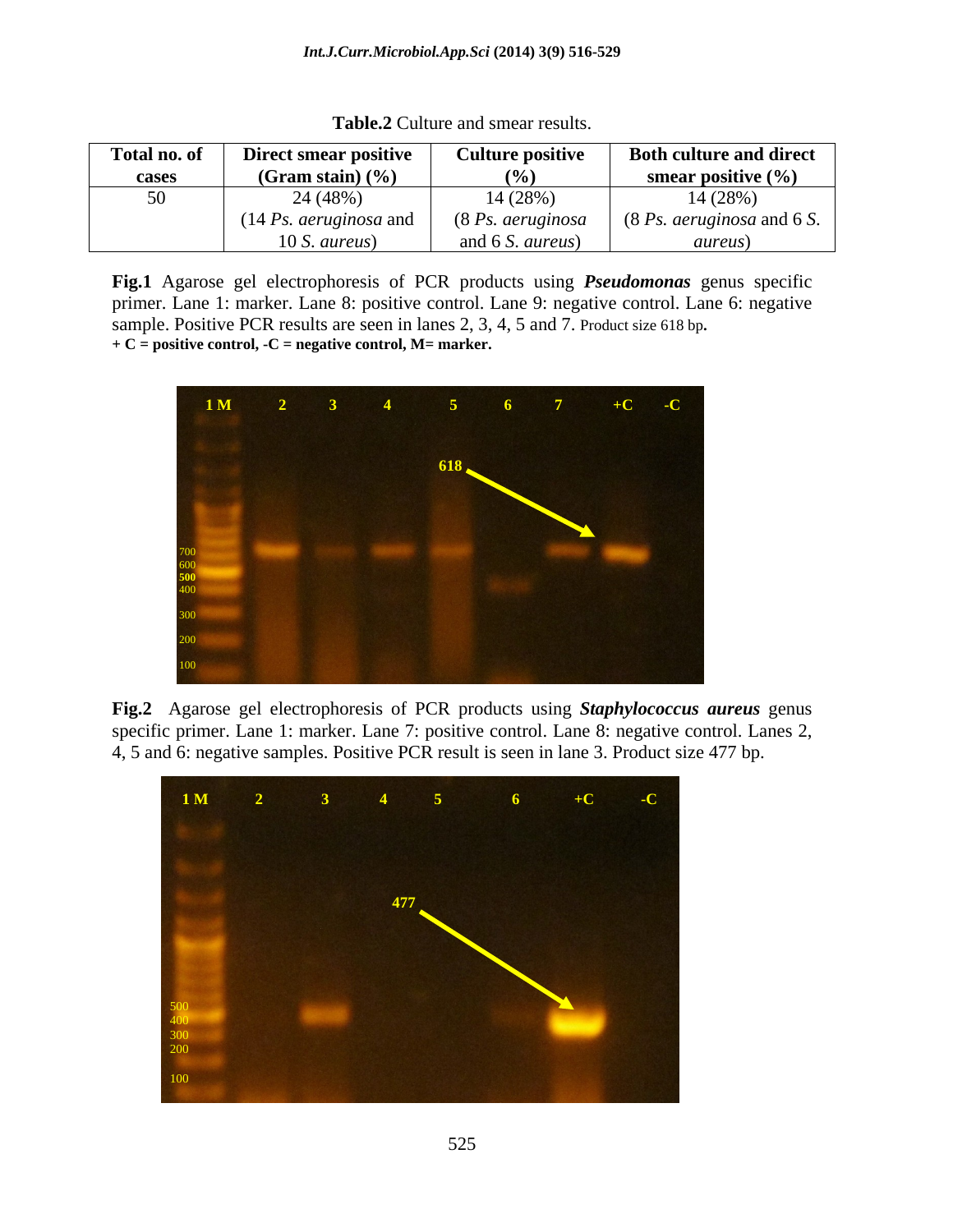- 1) E.E., Watson, S.L.; Francis, I.C.; Chong, R.; Bank, A.; Coroneo, M.T.; incision cataract wound infection. *J Cataract Refract Surg., 31*: 1702-6.
- 2) Fisch, A.; Salvanet, A.; Prazuch, T.; Forestier, F.; Gerbaoud, L.; Cascas, G.; *et al*. 1991. Epidemiology of
- Pflugfelder, S.C.; Robertson, C.; Current incidence of infection after
- prophylaxis for cataract surgery: An evidence-based update. *Ophthalmol*.,
- 5) Eifrig, C.W.; Flynn, H.W. Jr.; Scott, I.U.; Newton, J. 2002. Acute-onset outcomes (1995-2001). *Ophthalmic*
- 6) Mandelbaum, S.; Meisler, D.M. 1993. *Clin.*, *33*:71–9. 5744.
- 7) Aneiros, A.; Garateix, A. 2004. sources: pharmacological properties
- 8) Blunt, J.W.; Copp, B.R.; Hu, V.P.; Prinsep, M.R. 2007. Marine natural products. *Nat. Prod. Rep.*, 24, 31–86. 92: 848-851.
- 9) Berlinck, R.G.S.; Hajdu, E.; Rocha,

**References** A.C.; Almeida, E.V.R.; Hernandez, *et al*. 2005. Spectrum of clear corneal Peixinho, S.; Pessoa, C.; Moraes, MO; Cavalcanti, B.C.; Nascimento, G.G.F.; Thiemann. O.; Silva, M.; Souza, A.O.; Silva, C.L.; Minarini, P.R.R. 2004. Challenges and rewards of research in marine natural products chemistry in Brazil. *J Nat Prod*., *67*: 510-522.

- infective endophthalmitis in France. 10) Kelly, M.; Sammaai, T. Family<br>*Lancet*., 338 : 1373-6. Podospongiidae De Laubenfels. In 3) Kattan, H.M.; Flynn, H.W. Jr.; Forster, R.K. Nosocomial Hooper, R. W van Soest, M., Eds.; endophthalmitis survey. 1991. Kluwer Academic/Plenum: New 10) Kelly, M.; Sammaai, T. Family Podospongiidae De Laubenfels. In Systema Porifera: 2002. A Guide to Classification of Sponges: N. A. Hooper, R. W van Soest, M., Eds.; Kluwer Academic/Plenum: New York, Vol. *1*, pp 698-699.
- intraocular surgery. *Ophthalmology*., 11) Samadi, N.; Alvandi, M.; Fazeli, M.R.; Aug; *98*(8): 1147-1148. Azizi, E.; Mehrgan, H. and Naseri, 4) Ciulla, T.A.; Star, M.B.; Masket, S. 2002. Bacterial endophthalmitis levels of *Staphylococcus aureus* M. 2007. PCR-based detection of low contamination in pharmaceutical preparations. *J. Boil. Sci*., *7*: 359-363.
- *109*, pp 12-26. 12) Sakai, H.; Procop, G.W.; Kobayashi postoperative endophthalmitis: 2004. Simultaneous detection of review of incidence and visual Staphylococcus aureus and Surg Lasers., 33:373–8. Postoperative chronic microbial energy transfer probe sets. *J Clinical* endophthalmitis*. Int Ophthalmol Microbiology*., Vol *42*, No. 12: 5739- **EXERCS:** I.L.C.; Almeindez, I.L.C.; Almeindez, I.C.; Almeindez, I.C.; Almein, G. Electron, C. Moral, A.C.; Muricy, G. Electron, C. Stress, M., Almein, C. Stress, M., Almein, C. Stress, M., Almein, C. Stress, M., Almein, C N.; Togawa, D.; Wilson, D.A.; Borden, L.; Krebs, V.; Bauer, T. W.. *Staphylococcus aureus* and coagulase-negative *Staphylococci* in PCR with two fluorescence resonance
	- Bioactive peptides from marine Yoshida, T.; Minagawa, Y. 2008. and isolation procedures. *J*  determining region in *Staphylococcus Chromatogr B*., *803*: 41-53. Munro, M.H.; Northcote, P.T.; susceptibility to various 5744. 13) Yamada, M.; Yoshida, J.; Hatou, S.; Yoshida, T.; Minagawa, Y. 2008. Mutations in the quinolone resistance *epidermidis* recovered from conjunctiva and their association with susceptibility to various fluoroquinolones. *Br J Ophthalmo*., *92*: 848-851.
	- R.M.; Oliveira, J.H.H.L.; Seleghim, John, J. LiPuma. 2004. PCR-Based<br>MHR Hernandez II CGranato Assay for Differentiation of 14) Theodore, S.; Tom, C.; Peter, V. and John, J. LiPuma. 2004. PCR-Based Assay for Differentiation of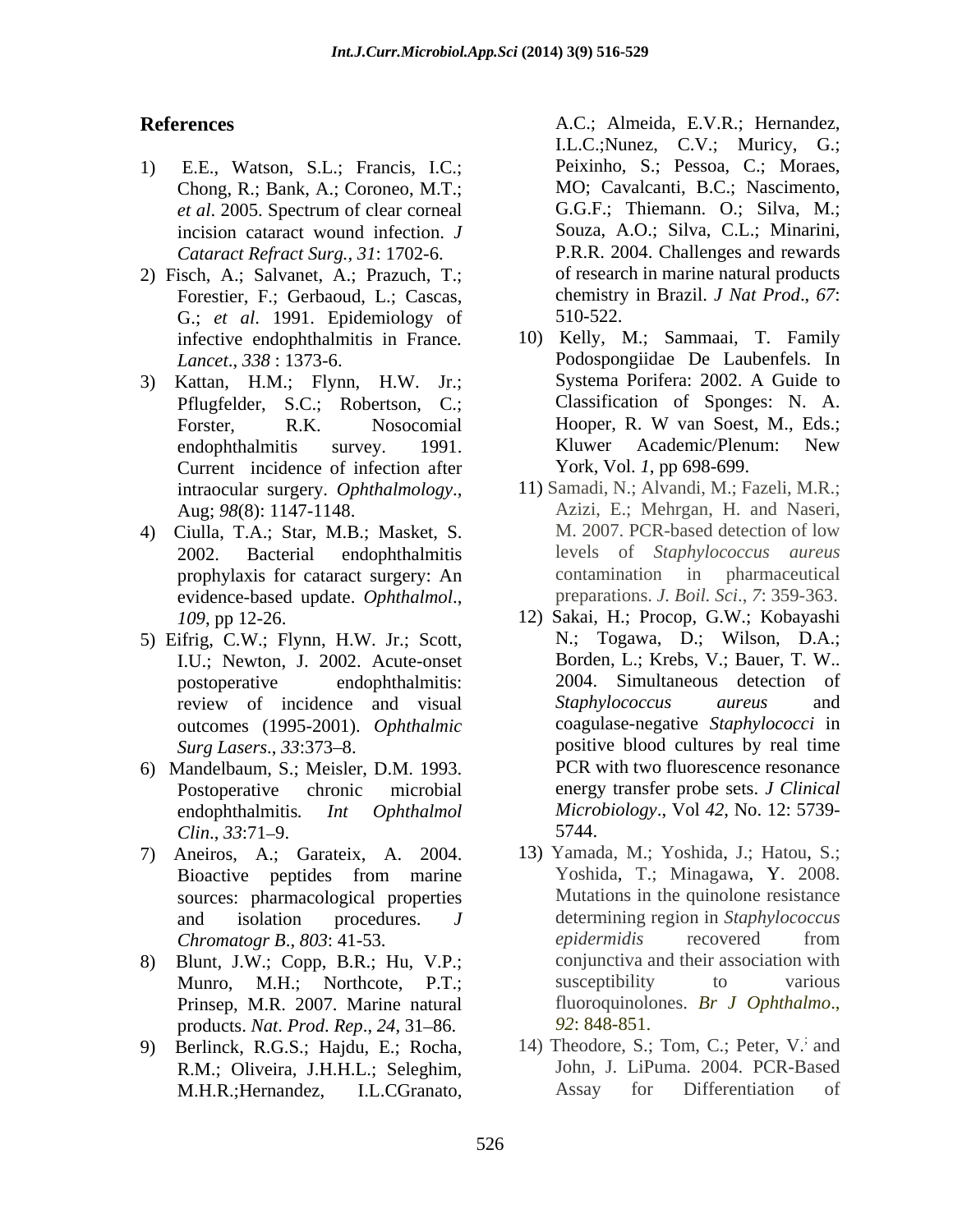*Pseudomonas aeruginosa* from Other *Pseudomonas* Species Recovered

- 15) Marinho, P.R.; Muricy, G.R.S.; Silva, M.F.L.; Giambiagi-de Marval, M.;
- endophthalmitis in France. *Lancet.,*
- 17) Kattan, H. M.; Flynn, H. W., Jr.; 23) Pollack, M.; Mandell, G.l.; Bennett, intraocular surgery. *Ophthalmology*.,
- 18) Endophthalmitis Vitrectomy Study
- 19) Miller, J. J.; Scott, I. U.; Flynn, H. W. Jr.; Smiddy, W. E.; Newton, J.;
- 20) Ng, J. Q.; Morlet, N.; Pearman, J.W.; Constable, I.J.; McAllister, I.L.;

from Cystic Fibrosis Patients. *Journal*  endophthalmitis vitrectomy study: the *of Clinical Microbiology*., May, p. Endophthalmitis Population Study of 2074-2079, Vol. *42*, No. 5. Western Australia (EPSWA) sfifth outcomes of postoperative endophthalmitis since the report. *Ophthalmology., 112*:1199 1206.

- Laport, M.S. 2010. Antibiotic-21) Irvine, W.D.; Flynn, H.W. Jr.; Miller, resistant bacteria inhibited by extracts D.; Pflugfelder, S.C. 1992. and fractions from Brazilian marine sponges. *Rev. Bras. Farmacogn.*, 20, approximative corganisms. Arch 267–275. D.: Pflugfelder, Endophthalmitis caused by Gram negative organisms. *Arch Ophthalmol*., *110*: 1450-4.
- 16) Fisch, A.; Salvanet, A.; Prazuck, T.; 22) Shrader, S.K.; Band, J.D.; lauter, C.B.; Forestier, F.; Gerbaud, L.; Coscas, Murphy, P. 1990. The clinical G.; Lafaix, C.; *et al*. 1991. Epidemiology of infective incidence, predisposing factors, and *338*:1373–1376. *Dis., 162*: 115-20. spectrum of endophthalmitis: features influencing outcome. *J Infect Dis*., *162* : 115-20.
	- Pflugfelder, S. C.; Robertson, C.; J.E.; Dolin, R.; editors. 2000. Forster, R. K.. 1991. Nosocomial *Pseudomonas aeruginosa*. In endophthalmitis survey. Current *Principles and practice of infectious* incidence of infection after *diseases*, vol II, 5th ed. New York: J.E.; Dolin, R.; editors. <sup>2000</sup>*. Pseudomonas aeruginosa*. In : diseases, vol II, 5th ed. New York: Churchill Livingstone. p. 2310-35.
	- **98**:227–238. 24) Ayliffe, G.A.J.; Barry, D.R.; Lowbury, Group. 1995. Results of the 1966. Post-operative infection with Endophthalmitis Vitrectomy Study. A *Pseudomonas aeruginosa* in an eye randomized trial of immediate hospital. *Lancet*., 1:1113-7. E.J.L.; Roper-Hall, Valker W.M.
	- vitrectomy and of intravenous 25) Swaddiwudhipong, W.; Tangkitchot, antibiotics for the treatment of T.; Silurag, N. 1995. An outbreak of postoperative bacterial *Pseudomonas aeruginosa* endophthalmitis. Arch. *Ophthalmol*., postoperative endophthalmitis caused *113*:1479 1496. by contaminated intraocular irritating *Pseudomonas aeruginosa* solution. *Trans R Soc Trop Med Hyg*., *89* : 288.
	- Miller, D. 2005. Acute-onset 26) Centres for Diseases Control and endophthalmitis after cataract surgery **Exercise Prevention.** 1996. Outbreaks of (2000–2004): incidence, clinical postoperative bacterial settings, and visual acuity outcomes endophthalmitis caused by after treatment. *Am. J. Ophthalmol*., intrinsically contaminated ophthalmic 139:983–987. solutions – Thailand, 1992 and Prevention. 1996. Outbreaks postoperative bacterial endophthalmitis caused by Canada 1993. *MMWR Morb Mortal Wkly Rep*., *45* : 491-4.
	- Kennedy, C.J.; Isaacs, T.; Semmens, 27) Kunimoto, D.Y.; Das, T.; Sharma, S.; J. B.. 2005. Management and Jalali, S.; Majji, A.B.; Gopinathan.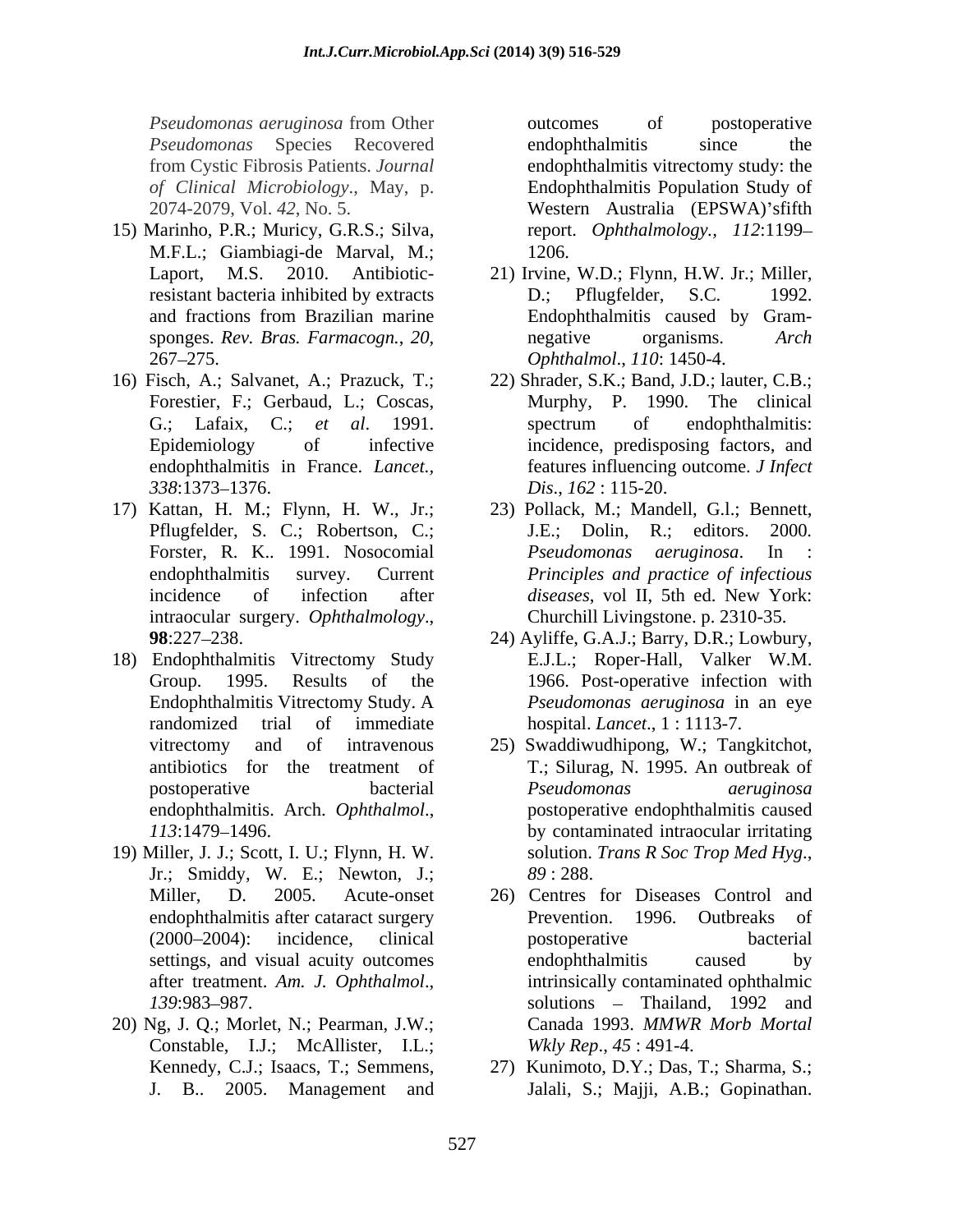U.; *et al.* 1999. Microbiologic endophthalmitis after cataract surgery spectrum and susceptibility of by polymerase chain reaction. J isolates; Part I. Postoperative *Cataract Refract Surg*., *24* : 821-6.

- 28) Kunimoto, D.Y.; Das, T.; Sharma, S.; Jalali, S.; Majji, A.B.; Gopinathan. endophthalmitis. Endophthalmitis W H O., 79(3):214–221.
- 29) Anand, A.R.; Therese, K.L.; potential sources of new etiological agents of postoperative *Biothecnol., 10*:86–105. susceptibility of bacterial isolates.
- 30) Puliafito, C.A.; Baker, A.S.; Haaf, J.;
- 31) Okhravi, N.; Adamson, P.; Matheson,
- 32) Anand, A.R.; Madhavan, H.N.; Neelam, V.; Lily, T.K. 2001. Use of polymerase chain reaction in the
- 33) Lohman, C.P.; Linde, H.J.; Reische,
- 34) Lohman, C.P.; Heeb, M.; Linde, H.J.;

by polymerase chain reaction. J

- endophthalmitis. Endophthalmitis 35) Gaudio, P.A.; Gopinathan, U.; Research Group. *Am J Ophthalmol*., *128* : 240-2. Polymerase chain reaction based Sangwan, V.; Hughes, T.E. 2002. detection of fungi in infected corneas. *Br J Ophthalmol*., *86*(7):755 760.
- U.; *et al.* 1999. Microbiologic 36) Whitcher, J.P.; Srinivasan, M.; spectrum and susceptibility of Upadhyay, M.P. 2001. Corneal isolates: Part-II. Post traumatic blindness: a global perspective. Bull Upadhyay, M.P. 2001. Corneal W H O., 79(3):214–221.
- Research Group. *Am J Ophthalmol*., 37) Laport, M.S.; Santos, O.C.S.; Muricy, *128* : 242-4. G. 2009. 2009. Marine sponges: Madhavan, H.N. 2000. Spectrum of antimicrobial drugs. Curr. Pharm. potential sources of new antimicrobial drugs. *Curr*. *Pharm*. *Biothecnol., 10:* 86–105.
- endophthalmitis and antibiotic 38) Torres, Y.R.; Berlink, R.G.S.; *Indian J Ophthalmol*., *48* : 123-8. Pessoa, C.; Moraes, M.O. 2002. Foster, C.S. 1982. Infectious bacteria and cytotoxicity of four endophthalmitis. Review of 36 cases. *Ophthalmology*., *89* : 921-9. Nascimento, G.G.F.; Fortier, S.C.; Antibacterial activity against resistant alkaloid toxins isolated from the marine sponge *Arenosclera brasiliensis*. *Toxicon*., *40*: 885-891.
- M.M.; Towler, H.M.; Lightman, S. 39) Moura, R.M.; Queiroz, A.F.; Fook, 2000. PCR-RFLP-mediated detection J.M.; Dias, A.S.; Monteiro, N.K.; and speciation of bacterial species Ribeiro, J.K.; Moura, G.E.; Macedo, causing endophthalmitis. *Invest* L.L.; Santos, E.A.; Sales, M.P. CvL, *Ophthalmol Vis Sci., 41:1438–1447.* 2006. A lectin from the marine diagnosis of fungal endophthalmitis. The promastigotes. Comp Biochem *Ophthalmology*., *108* : 326-30. *Physiol A Mol Integr Physiol*., *145*: 2006. A lectin from the marine sponge Cliona varians: Isolation, characterization and its effects on pathogenic bacteria and *Leishmania* promastigotes. *Comp Biochem* 517-523.
- U. 1997. Rapid diagnosis of 40) Seleghim, M.H.R.; Lira, S.P.; infectious endophthalmitis using Kossuga, M.H.; Batista, T.; Berlinck, polymerase chain reaction (PCR): A supplement to conventional Rocha, R.M.; Nascimento, G.G.F.; microbiological diagnostic methods. Silva, M.; Pimenta, E.F.; Thiemann, microbiological diagnostic methods. Silva, M.; Pimenta, E.F.; Thiemann,<br>*Klin Monatsbl Augenheilkd*., 211 : O.H.; Oliva, G.; Cavalcanti, BC.; 22-7. Pessoa, C.; Moraes, M.O.; Galetti, Gabel, V.P; Reischl, U. 1998. Peixinho, S. 2007. Antibiotic, Diagnosis of infectious cytotoxic and enzyme inhibitoryR.G.S.; Hajdu, E.; Muricy, G.; F.C.S.; Silva, C.L.; Souza, A.O.; Peixinho, S. 2007. Antibiotic,